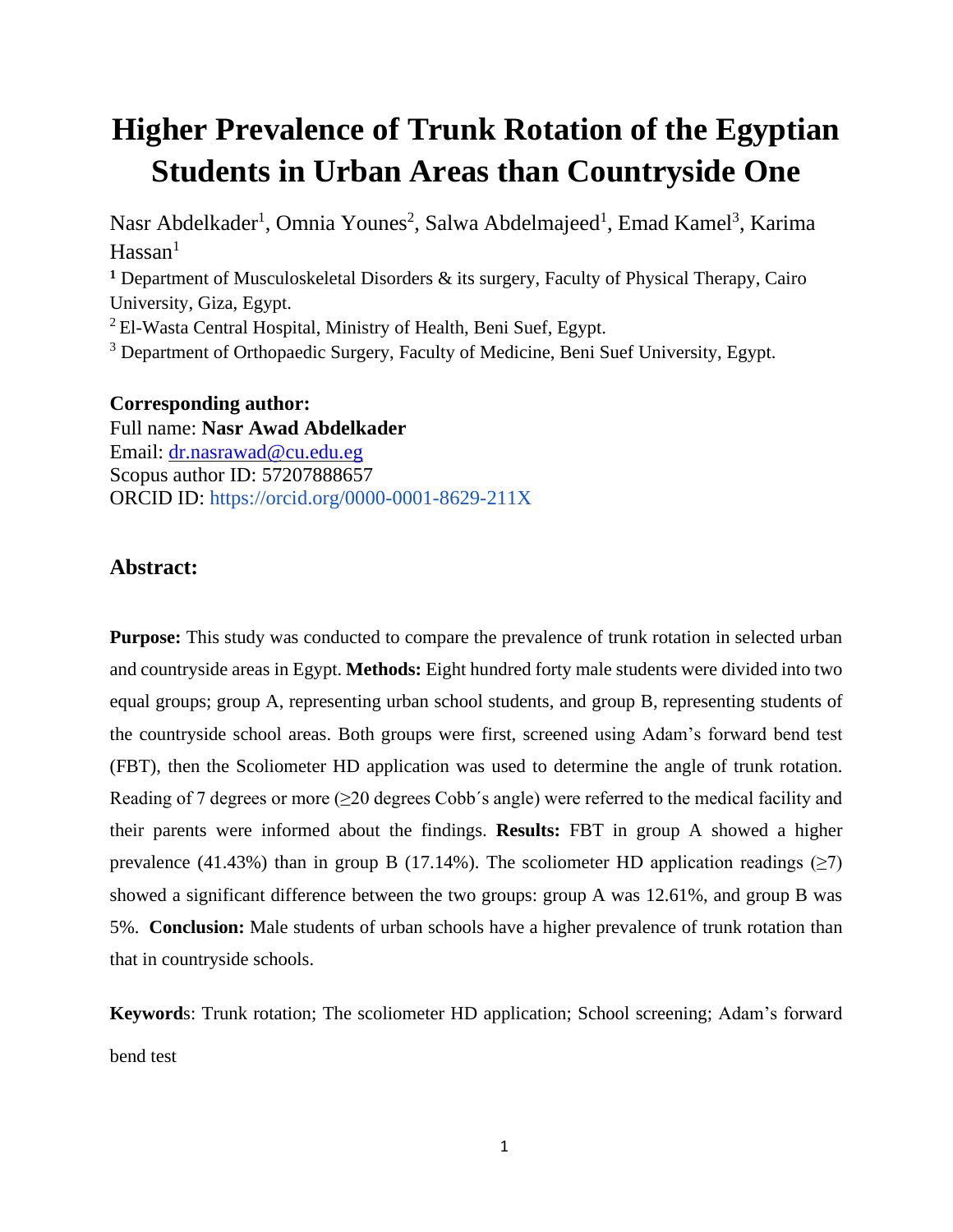## **Introduction**

Adolescent idiopathic scoliosis (AIS) is a common disease with an overall prevalence of 1% to 14.8% [1]. It commonly occurs at the age of 11–18 years and accounts for approximately 90 % of cases of idiopathic scoliosis in children [2]. Scoliosis may have an impact on Egyptian society by causing disability and psychological problems, as children between 10 - 15 years old represent 9.5 % of the population of the third largest category [3].

The literature identified differences in prevalence in other countries. This variability can be explained by variations in the method of identification, targeted age and sex, and the impact of geography, socio-economic, and environmental influences on human biology [4]. The Scoliosis Research Society (SRS) and the American Academy of Pediatrics (AAP) have issued a knowledge statement that recommends scoliosis screening annually in girls aged 10 and 12 and only once in boys aged 13 or 14 years [5].

**Wang et al. (2010)**[6] suggested several factors affecting the quality of life of adolescents with scoliosis, such as the degree of deformity, the treatment method used, culture, and the environment. They reveal that these factors may be particularly important in Eastern countries, such as China, where the level of development varies between regions, which include urban and rural populations.

Unfortunately, till now little attention was paid to the relationship between sociodemographic variables, like income, residence, or patient perception of trunk deformation. It may be important to investigate whether socio-demographic factors related to the residential environment could impact the condition of patients in other developing countries, as Egypt, so early scoliosis detection and identification of more affected areas will help in early management.

While numerous studies show a wide range of AIS prevalence in different countries, no study records the prevalence of scoliosis in the Egyptian population, which results in a lack of information on the etiologies and natural history of this kind of scoliosis. The relevance of particularly evaluating prevalence in the Egyptian population may not be obvious, but its evaluation is essential because it can be related to a factor contributing to AIS pathogenesis.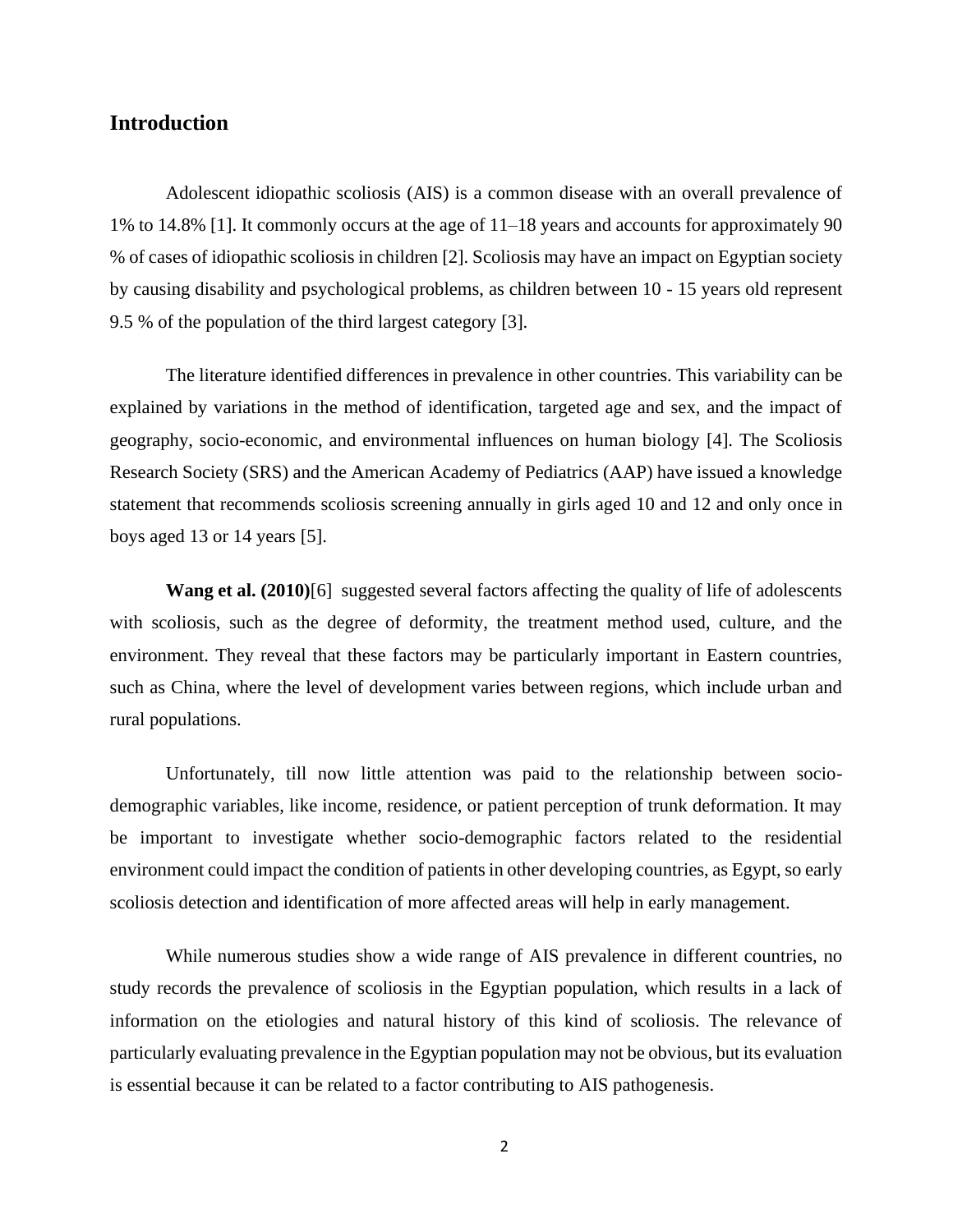Socio-economic barriers to access to pediatric care have been thoroughly identified in the literature. Less well-insured children from low-income communities are slightly less likely to obtain preventive treatment or to have a regular source of care [7]. A lack of adequate care can also put these underserved patients at risk of missing early diagnosis and nonsurgical treatment of scoliosis.

Epidemiological studies of children in schools from areas with low socioeconomic status in Egypt are scarce. The present study aimed to compare the prevalence of trunk rotation among children in selected urban and countryside areas in Egypt.

#### **Subjects and methods**

#### **Study design**

This is cross-sectional study was conducted at Al Wasta city, Beni Suef Governorate, Upper Egypt from October 2018 to November 2019. The study was approved by our institutional ethical committee (number: P.T.REC/012/002051) and registered at ClinicalTrials.gov (ID: NCT03894865).

#### **Participants**

Eight hundred forty male students aged 10-15 years participated in this study. Subjects were selected randomly from four schools (two urban and two countryside). They were divided into two equal groups. Group A (n=420); urban school students and group B (n=420); rural school students. Parents were asked to sign informed consent and participants whom parents refused to participate in the study were excluded. Students with congenital deformities, recent fixation for fractures in the upper or lower extremities, neuromuscular disorders (muscular dystrophies, myopathy), cerebral palsy, osteogenesis imperfecta, and spina bifida were excluded. Sample size calculation was conducted to determine the size of the sample with a power of 0.95 and an effect size of 0.25. Sampling was probabilistic and proportional to the total number of students in each school, and random drawings using the numbered attendance list of each classroom were carried out, with a total sample size of 840.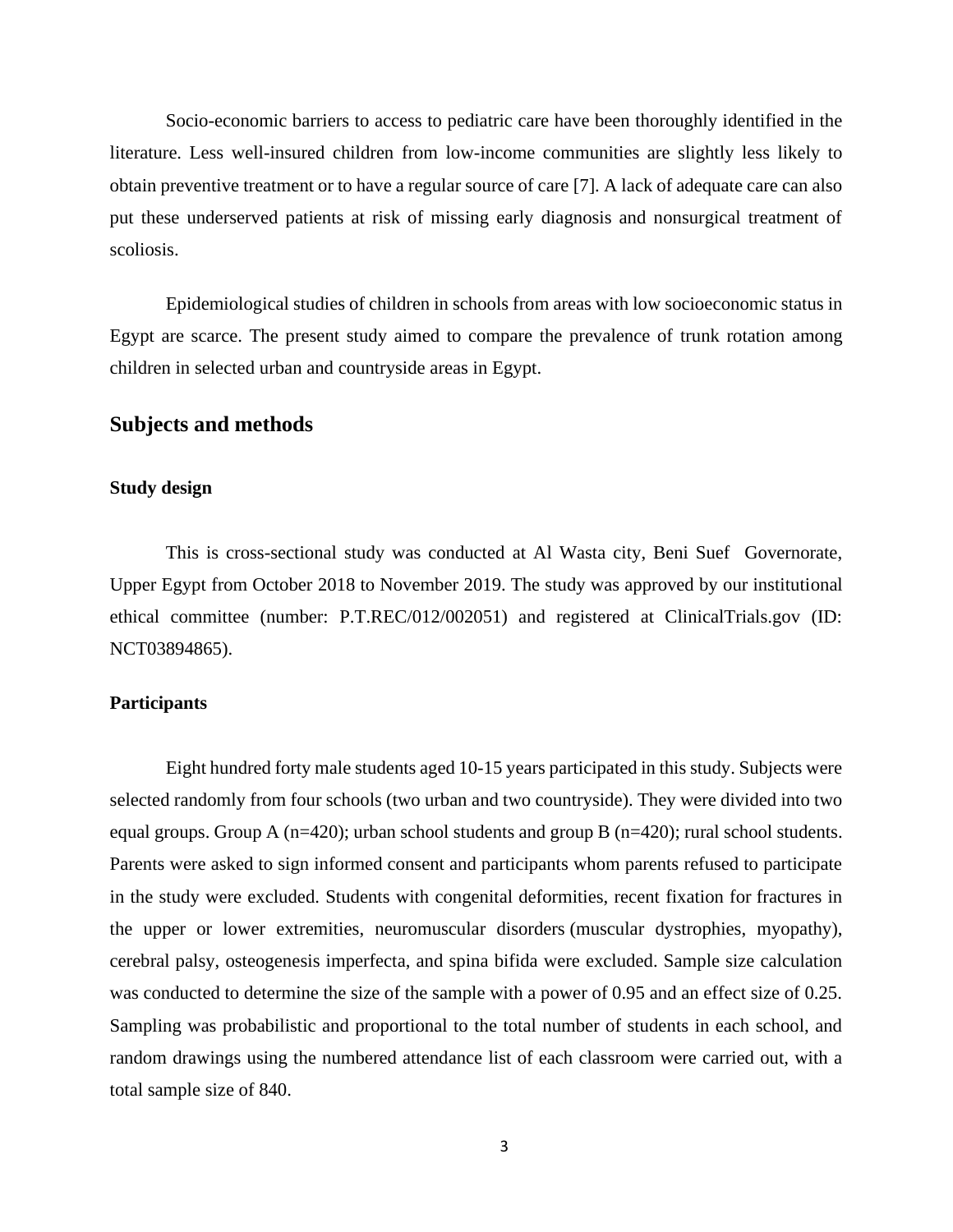# **Screening procedures**

The director of every school was interviewed and given the approval of the head of Education directorate. The participants were interviewed; the procedures and purpose of this screening were explained to them. The informed consent of parents was obtained from selected students. A special room was prepared for the evaluation, considering that the room is warm, closed, and safe from any risks. Throughout the school morning broadcast, ten minutes were taken to increase staff and students' awareness of the causes, signs, severity, and how to prevent scoliosis, and detailed procedures were discussed. Data collection was performed by a trained physiotherapist.

# **Steps of screening**

# **Physical examination**

The student was asked to stand upright with knees straight, feet at the same level, handsfree to hang. The therapist was standing firstly facing, then behind the student observing shoulder level, spine (straight or curved) shoulder blades level, waist creases, pelvic and knees level, and finally distance from both arms to the side of the body (equal or unequal).

# **Adam's forward bend test (FBT)**

The student was asked to lean forward with his knees straight, his feet together, and his hands-free and loosely hanging. The appearance of hump indicates positive test. The absence of hump indicates that the test is negative [8].

## **Measurement of angle of trunk rotation (ATR)**

The angle of trunk rotation was measured using The Scoliometer HD Application which becomes a valid and reliable tool for evaluating scoliosis [9]**.** The subjects were asked to bend forward, to look down, with their feet about 6 inches (15 cm) apart, their knees extended, elbows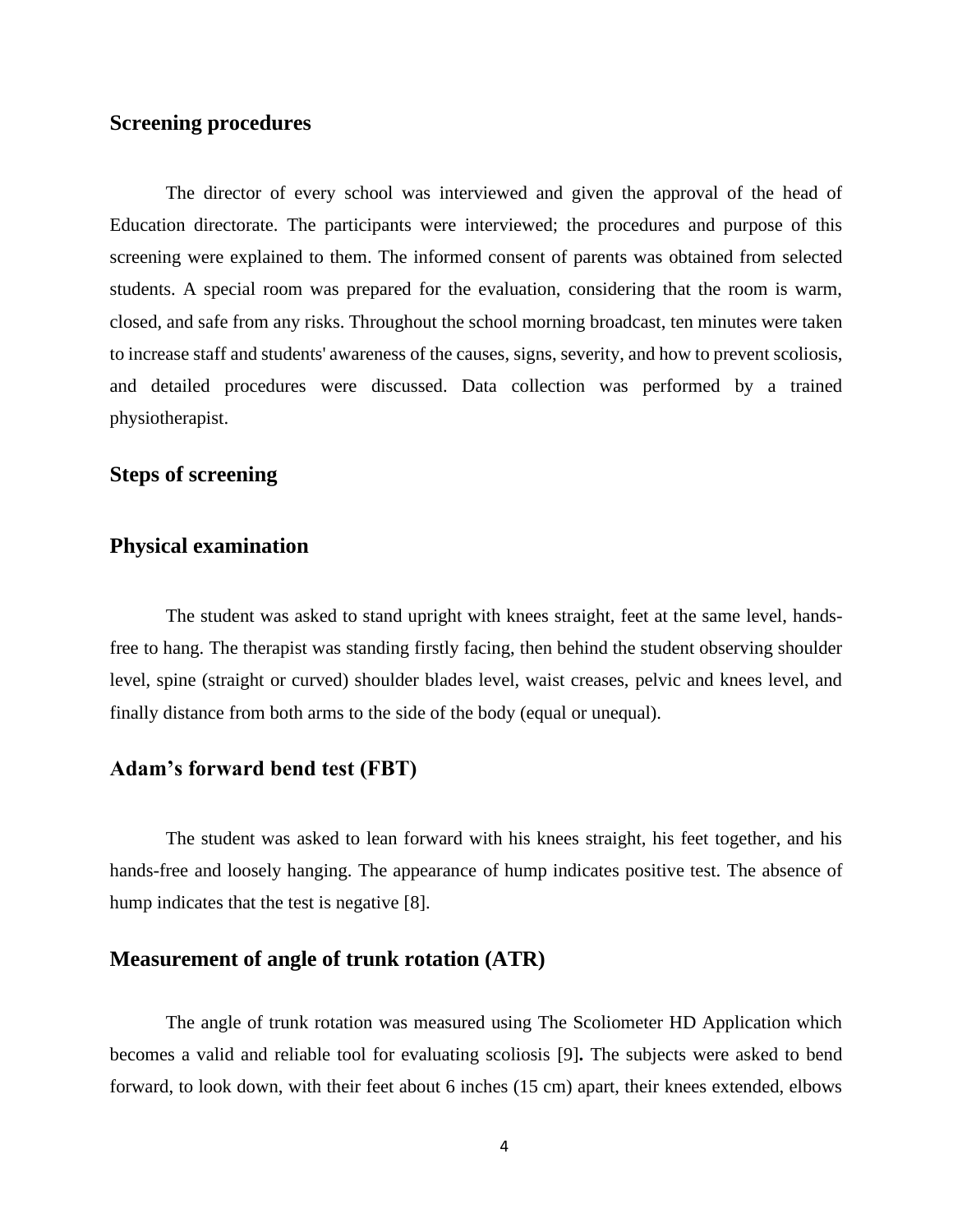extended, and palms together in front of their knees [10]. The smartphone (Scoliometer HD) was positioned on the student back with the central dark area in the application positioned on the spinal processes at the apex of the lower (lumbar) middle (thoracolumbar) and upper (thoracic) back to determine the angle of rotation of the trunk.To read the scoliometer, the examiner was positioned behind the subject in such a position that the device was at eye level. Three measurements were recorded, with the subject returning to the upright position between each measure. The average of the two closest values was recorded. Students with an HD scoliometer reading  $\geq 7$  degrees ( $\geq 20$ ) degrees) were referred for orthopedic consultation and their parents were informed about the findings of the screening by the school manager and the social worker [11].

## **Data analysis**

Statistical analyzes were performed using Windows SPSS, version 15.0 (SPSS, Inc., Chicago, IL, USA). The percentage of children with positive test results and the overall prevalence rate for trunk rotation were determined. Our sample population was further divided into groups to determine age-specific prevalence rates. Differences between subsamples were evaluated using a chi-square test  $(\chi^2)$ . The normality of the Shapiro-Wilk and Kolmogorov-Smirnov tests shows that the population is normally distributed as the significance values for all variables are  $> 0.05$ .

# **Results**

A total of 840 male students. Subjects were assigned into two groups based on the place where they live in as shown in figure 1. The urban group (group A) consisted of 420 students with a mean age of  $12 (\pm 2)$  years. The highest frequent age in this group was 12 years which represents 30.95%, and the least frequent age was 15 years old with a percentage of 7.14%. The countryside group (group B) consisted of 420 subjects with a mean age of 12 ( $\pm$ 2) years. The highest frequent age in this group was 10 years with a percentage of 23.33%, and the least frequent age was 15 years old with a percentage of 5.95%. There were no significant differences between the groups regarding age.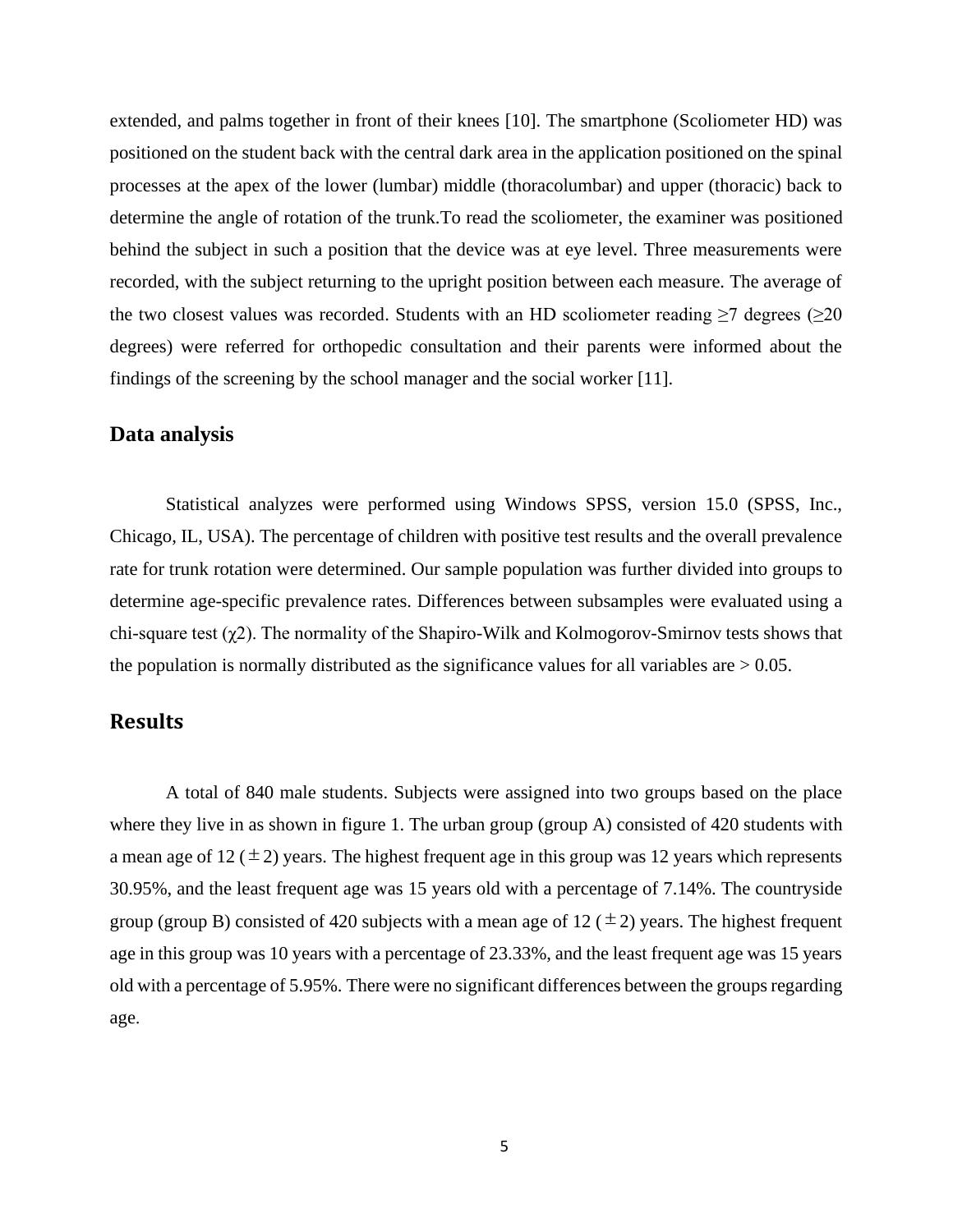

**Figure 1. Participant' s flowchart**

For the forward bend test (FBT), the overall prevalence was 29.29%. Group A showed higher positive results (41.43%) than group B (17.14%) with a significant difference between the two groups (Chi-Square V = 56.14 with p-value  $< 0.01$ ). Age 12 years was the age of the highest positive FBT results with 12.86% in group A and 6.19% for group B.

The prevalence of trunk rotation by using scoliometer HD application reading which is 7 or more was 8.8% and showed a significant difference between the two groups as shown in table 1. The percentage of reading 5 or 6 was 20.9% in the group (A) and 11.42% in the group (B).

**Table 1. Frequency, P values of the Scoliometer HD in group A & B.**

| Scoliometer HD        | Below 7      | or above    | Cho-Square correlation test | <i>p</i> -value |
|-----------------------|--------------|-------------|-----------------------------|-----------------|
| Group A (Urban)       | 367 (87.39%) | 53 (12.61%) | $V = 14.24$                 | $.000*$         |
| Group B (countryside) | 399 (95%)    | (5%)        |                             |                 |

**significant**

The urban group had 10 years as one of the most frequent age, where 24% of them had a score of 7 or above and 12 years as the second most frequent age where 39.77% of this group had a score of 5 or 6. On the other hand, countryside group had 12 years as the most frequent age with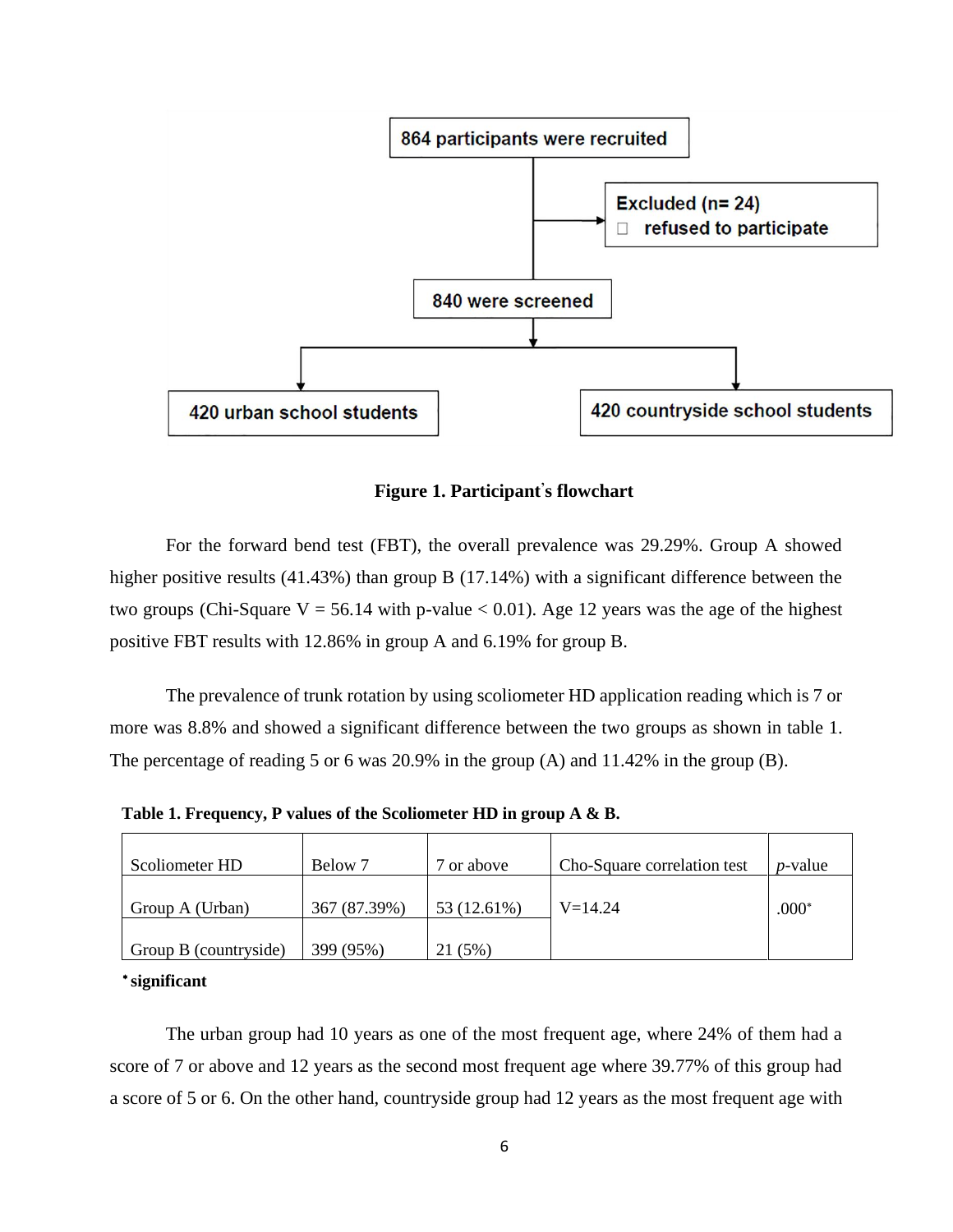33.3% of them having a score of 7 or above. Other frequent ages in the countryside group (10, 12, 14-year groups), 20.8% of them had a score of 5 or 6 for each group (Table 2).

| Age     | Group A, $HD \ge 7$ | Group B, $HD \ge 7$ | Group A, HD = $5$ or 6 | Group B, HD = $5$ or 6 |
|---------|---------------------|---------------------|------------------------|------------------------|
| 10      | 13 (24.5%)          | $5(23.8\%)$         | 22(25%)                | $10(20.8\%)$           |
| 11      | 6(11.3%)            | $2(9.5\%)$          | $8(9.09\%)$            | $5(10.4\%)$            |
| 12      | $12(22.6\%)$        | $7(33.3\%)$         | 35 (39.77%)            | $10(20.8\%)$           |
| 13      | $7(13.2\%)$         | $2(9.5\%)$          | 13 (14.77%)            | 8(16.7%)               |
| 14      | 8 (15.09%)          | $5(23.8\%)$         | 7(7.95%)               | $10(20.8\%)$           |
| 15      | $7(13.2\%)$         | $0(0\%)$            | $3(3.41\%)$            | $5(10.4\%)$            |
| P-value | $< 0.01*$           | $< 0.01*$           | ${<}0.01*$             | ${<}0.01*$             |

**Table 2. Frequency,** *P* **values of the Scoliometer HD and the Age groups in groups (A and B).**

#### **Significant**

According to the location of the curves, the percentage of the thoracic location was higher in both groups in HD scoliometer score 7 or above, where in HD 5 or 6, the percentage of thoracic location was higher in group A and lower in group B as shown in table 3.

 **Table 3. Frequency, P values of the Scoliometer HD (≥7), (=5 or6) and the curve location** 

|                        | Lumbar      | <b>Thoracic</b> | <i>P</i> -value |
|------------------------|-------------|-----------------|-----------------|
| Group A, HD 7 or above | 14 (26.4%)  | 39 (73.6%)      | $0.364**$       |
| Group B, HD 7 or above | 3(14.29%)   | 18 (85.71%)     |                 |
| Group A, HD $\,5$ or 6 | 25 (31.25%) | 55 (68.75%)     | $0.034*$        |
| Group B, HD $\,5$ or 6 | 20 (51.3%)  | 19 (48.7%)      |                 |

**Significant; nonsignificant; HD, Scoliometer application**

### **Discussion**

This study was performed to distinguish between urban and rural students in the prevalence of trunk rotation by using a secure, non-invasive, and non-radiation approach to avoid the use of xrays. Our results showed that the positive values for the forward bending test were 29.29%. The results of Adams forward bend test varied in the literature. Some studies showed low positive results 1.5 % [12], 3.26% [4], and 5.14 % [13] among school-aged children. In accordance with our study results, a high positive result was reported in many studies; 19.1 % [14], 24.3 % [15], and 66 % [16]. However, these findings did not report a correlation between high positive results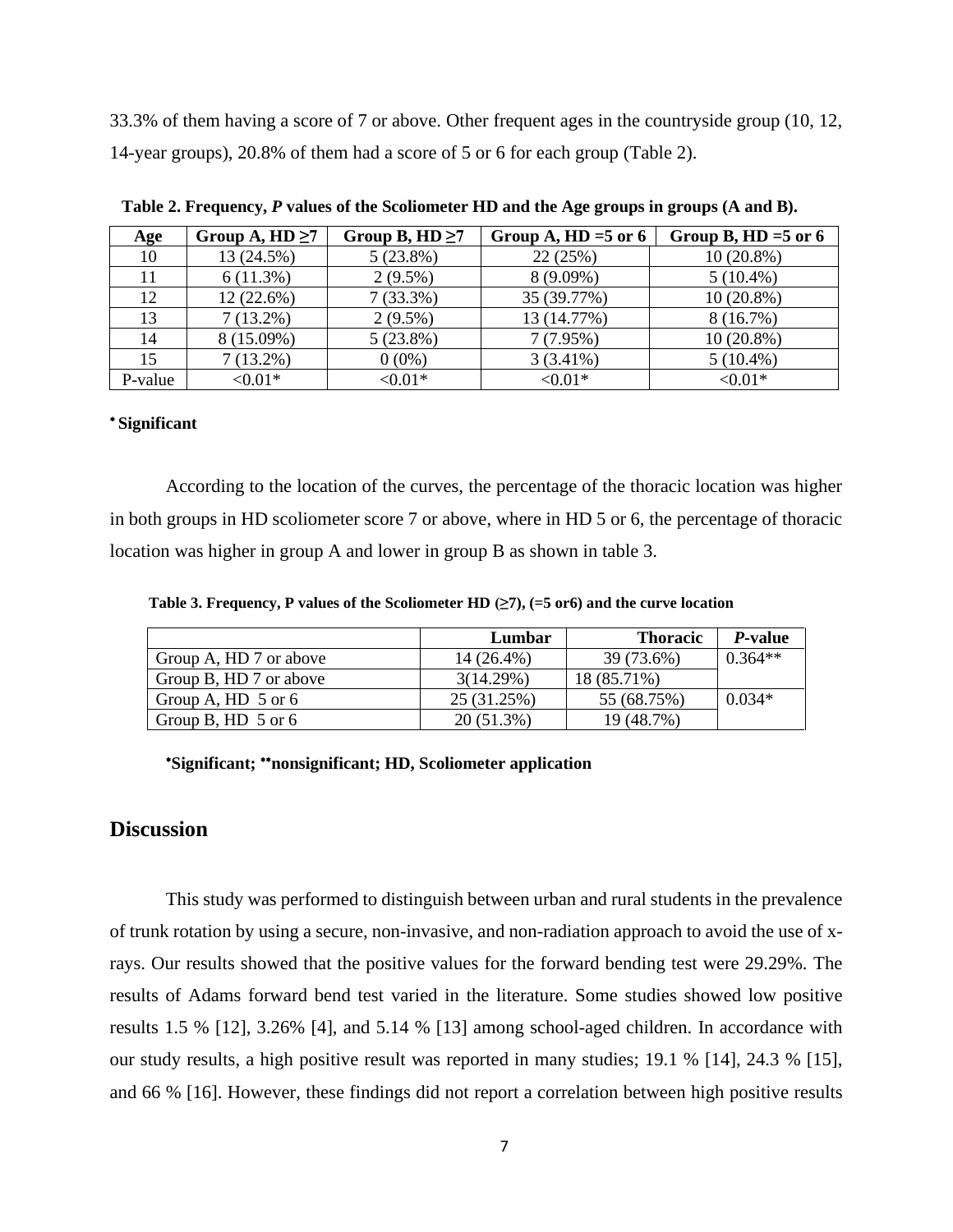and the area of the country in which the study was performed. The difference identified in the prevalence of the various studies may be attributed to the different methods used.

In our study, the prevalence of trunk rotation using a scoliometer smartphone application was found to be 8.8% among 840 schoolchildren, and the application was found to be validated, accurate, and cost-efficient for scoliosis screening. It may also replace the expensive scoliosis screening device and may be included in school health programs [17]. This prevalence is similar to previously published studies. Although several similar studies have been conducted in different populations [4, 18, 19].

In the present study, a scoliometer reading of  $7$  ( $\geq$ 20 degrees Cobb angle) was used as a cut-off in our screening; several recommendations suggest a scoliometer reading of 7–7.5 as a cutoff point for scoliosis [20]. Also, the percentage of reading 5 or 6 in our study was 20.9% in the urban group and 11.42% in the countryside one and this is compatible with the 5-degree cut-off taken by **Suh et al. (2011**)[4], however, our target was not to miss a single case of trunk rotation. The comparatively higher false-positive rate in our sample is therefore justified. Another benefit of this cut-off is that it was very convenient and easy to use for the therapist, and we could screen for children who need even more investigation.

**Ohtsuka et al. (1988)** [21] conducted a study on the prevalence rate of idiopathic scoliosis in 1, 24 million Japanese children who had been screened for 8 years. Cut-off Cobb angles of 15 or more reported prevalence rates of 1.77 and 0.25 percent for 13–14-year-old girls and boys, respectively. Another part of their study was that they have used the Moire topography for testing. However, we found 8.8% prevalence in our study; also, we noticed these prevalence rates using a Cobb angle cutoff of ≥20 degrees. It indicates that using the Cobb angle of 15, as a cut-off point may result in a lower prevalence rate. Another difference is that we used a scoliometer reading in the forward bending, not the Moire topography, for our testing. They reported a higher prevalence in urban populations similar to those in our sample population.

The scoliometer HD application readings, which are 7 or more, showed a significant difference between the two groups as group A(urban) was 12.61 % and group B (countryside) was 5 % and for the forward bend test (FBT), group A showed higher positive results (41.43 %) than group B (17.14 %). This leads to the conclusion that life in the countryside does not mean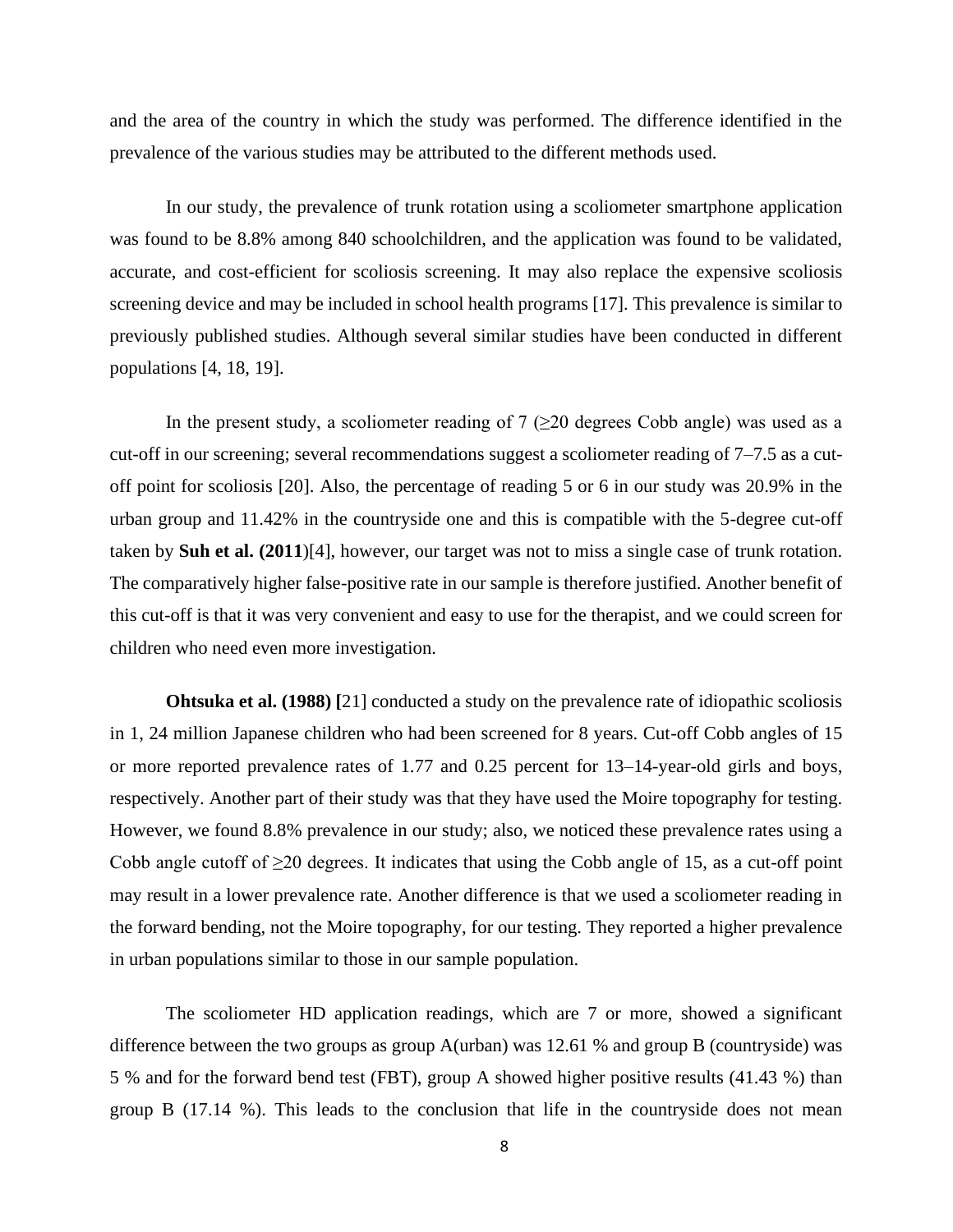necessarily "healthy life" in all ways, but that it also has some flaws and that the number of causes leading to spinal deformities is much greater in urban than countryside areas and this come in contrast to **Ĉanjak et al. (2018)** [22] who reported that no significant difference in the prevalence of scoliosis between girls in urban and rural areas.

Our result comes in agreement with **Kamtsiuris et al. (2007**) [23], who reported a higher prevalence rate of scoliosis in German children (5.5 percent) than in immigrant children (3.5 percent). This difference in prevalence can be explained by genetic factors and not to malnutrition or other factors such as lower social status, even though children of families with a high or middle socioeconomic status had a higher prevalence (6.2% high, 5.6% middle) than children with lower socioeconomic status (3.5%).

The prevalence rate of AIS varies widely (from 0.13% to 13.00%) [24].This is primarily due to methodological variations in the studied age groups, as well as the guidelines used to refer a patient to a radiographic examination and to diagnose scoliosis. Also, the AIS screening studies differ in terms of the instrument used to identify or quantify the deformity (scoliometer, Moiré topography, or three-dimensional surface topography) and the identified Cobb angles [25].The age of the highest percentage of scoliometer HD readings of 7 or more was the age of 10 years old in group A and 12 years old in group B.

In our study, screening of male students showed that younger males were at higher risk for clinically diagnosed scoliosis. This finding is in contrast to studies that have shown an increase in the prevalence of scoliosis with an increase the age [2, 14]. The possibility of increasing male adolescent scoliosis with age is recommended by the American Academy of Pediatrics to perform Adam's test at ages 10, 12, 14, and 16 years [10].

Based on the percentages of the HD scoliometer readings and the location of the curve, it was observed that the HD scoliometer readings of  $\geq$ 7 for urban groups were 73.6 % thoracic and 26.4 lumbar and 85.71 % thoracic and 14.29% lumbar for countryside areas. This finding is consistent with the literature, as the scoliosis curves occurring commonly in the thoracic portion of the spine [4, 26]. According to **Wang et al., (2012)** [27], the inflexibility of both thoracic and lumbar curves in male subjects with a severe AIS curve may result in the lower curve and weak brace responding than in female students.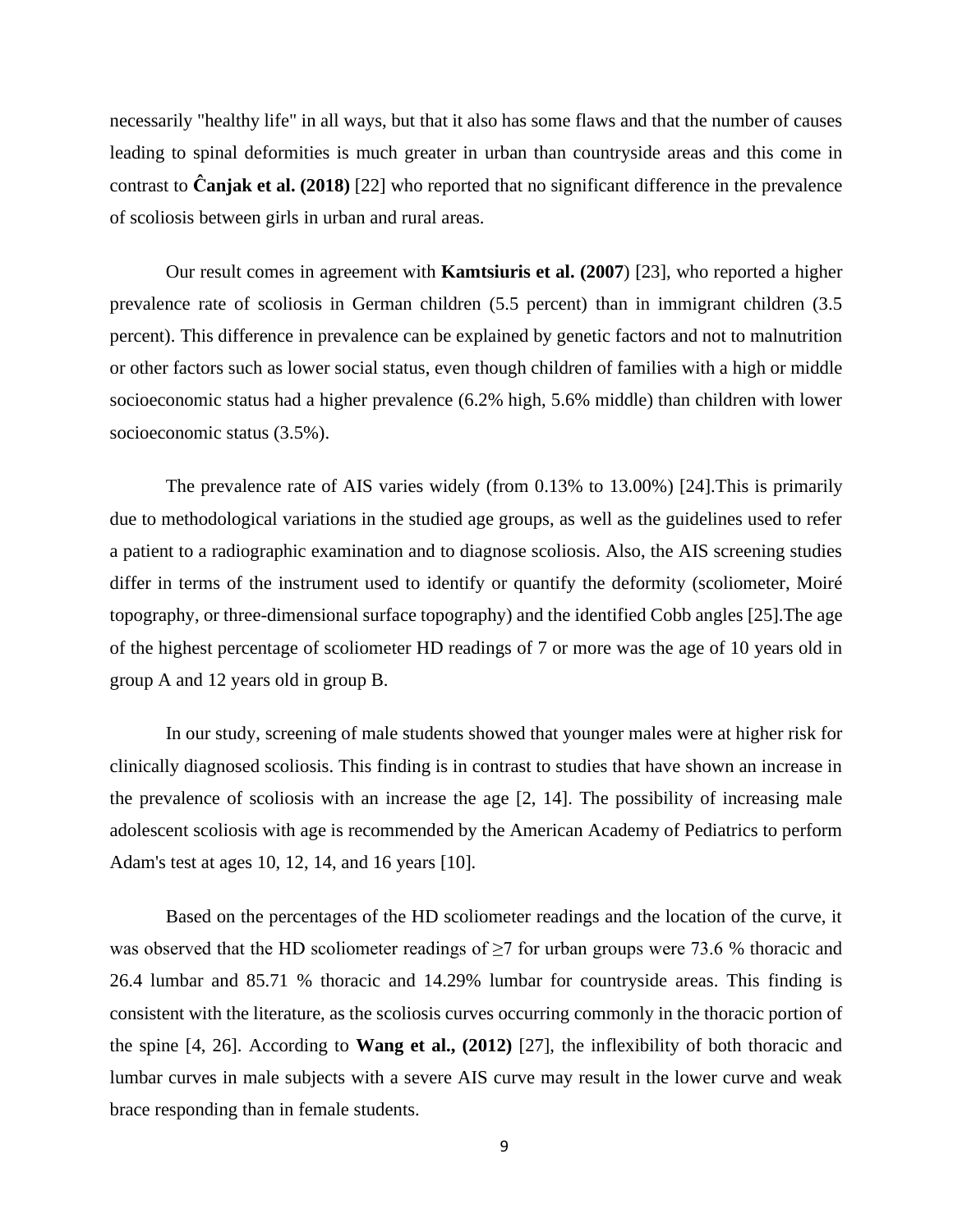On the other hand, the findings of the present study did not agree with the study of **Ĉanjak et al. (2018)** [22], which stated that all types of scoliosis were fairly distributed among girls of different socio-economic status. This may be attributed to gender differences as we conducted our study on male students only. But thoracic scoliosis was the most prevalent, which is consistent with our study concerning the location. And this comes in accordance with a study conducted by **Suh et al. (2011)**[4], which demonstrated that the thoracic scoliosis rate was 47.59 %, followed by thoracolumbar curves (40.10 %), double curves (9.09 %), and double thoracic curves (3.22 %).

The high prevalence of AIS in Egyptian children may represent the socio-economic and environmental aspects where the persons live. In addition to a lack of proper nutrition, the frequent use of inappropriate footwear and other modulating characteristics have an impact on phenotypes. The condition is aggravated when children are physically inactive during adolescence, so the adverse effects of hypokinesia are displayed in the health and function of the osteomuscular structure and body posture. **Boyle et al. (2010)** [28] concluded that the lack of engagement by children in 60 minutes of moderate activity may have major public health implications. If maintained, it might contribute to more overweight and obese adults and more health problems.

There are many risk factors in promoting alterations in postures, such as genetics, poor posture habits, lack of physical activity, overweight or obesity, and some other factors [29]. In developing countries, the economic condition in various regions is sometimes imbalanced. Compared to rural areas, the lifestyle of urban areas may be relatively open with high income and the quality of the medical system is considerably higher [30].

A study was conducted to measure the intrarater and interrater reliability of scoliometer measurements, to assess the relation of values obtained by scoliometer measurements with Cobb angle measurements obtained by radiography, and to assess the sensitivity and specificity of scoliometer measurements for the different diagnostic criteria for idiopathic scoliosis. They found that there were excellent intrarator reliability values and very good interrator reliability values. The connexion between the measurement of the scoliometer and the analysis of the radiography was considered to be strong. The highest sensitivity value for trunk rotation was 87% at 5 °. The scoliometer is therefore a good measuring method for idiopathic scoliosis[31].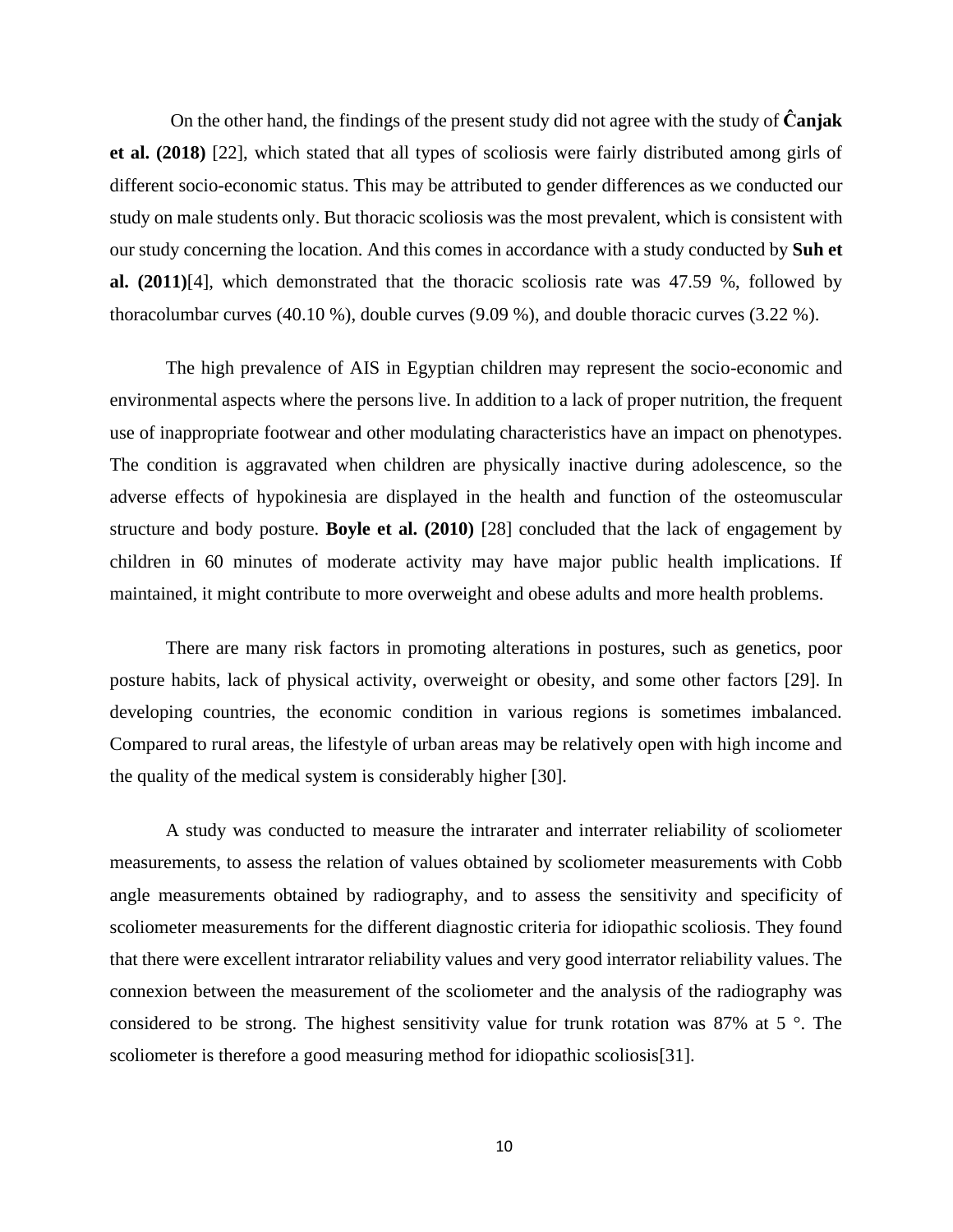Repeated exposure to radiation due to a number of follow-up assessments can increase the risk of cancer. Previous studies have documented that radiation exposure during early childhood and adolescence can increase the risk of malignancies and thyroid cancer[32,33].It should be considered that early detection of trunk rotation will lead to early intervention using bracing and physiotherapeutic scoliosis-specific exercises (PSSE) according to 2016 SOSORT guidelines[34]

The limitations of this study were the refusal of girls and their parents to participate in the study due to cultural differences and traditions, as screening required girls to take off their clothes to expose their backs. In the future, therefore, studies on girls and comparative studies between two sexes are recommended.

# **Conclusion:**

Trunk rotation in males aging from 10 to 15 years old has a higher prevalence in urban school students than that in countryside schools. Scoliometer HD application is an easy, safe and low cost screening method for trunk rotation.

**Conflict of interest:** Authors state no conflict of interest.

**Disclosure statement:** No author has any financial interest or received any financial benefit from this research.

# **References:**

- 1 Altaf F, Drinkwater J, Phan K, Cree AK. Systematic Review of School Scoliosis Screening. Spine Deform. 2017;5(5):303–9.: http://dx.doi.org/10.1016/j.jspd.2017.03.009
- 2 Konieczny MR, Senyurt H, Krauspe R. Epidemiology of adolescent idiopathic scoliosis. J Child Ortho. 2013;7(1):3–9.: http://dx.doi.org/10.1007/s11832-012-0457-4
- 3 Sayed HA. Egypt's Demographic Opportunity Preliminary Assessment based on 2017 Census . 2018.
- 4 Suh SW, Modi HN, Yang JH, Hong JY. Idiopathic scoliosis in Korean schoolchildren: A prospective screening study of over 1 million children. Eur Spine J. 2011; 20(7):1087–94.
- 5 Labelle H, Richards SB, De Kleuver M, Grivas TB, Luk KDK, Wong HK, et al. Screening for adolescent idiopathic scoliosis: an information statement by the scoliosis research society international task force. Scoliosis. 2013 Oct; 8:17.
- 6 Wang C, Xu W, He S, Gu S, Zhao Y, Zhang J, et al. Differences in Postoperative Quality of Life Between Adolescent Patients With Idiopathic Scoliosis Residing in Urban and Rural Environments. Spine. 2010; 35(6):652–6.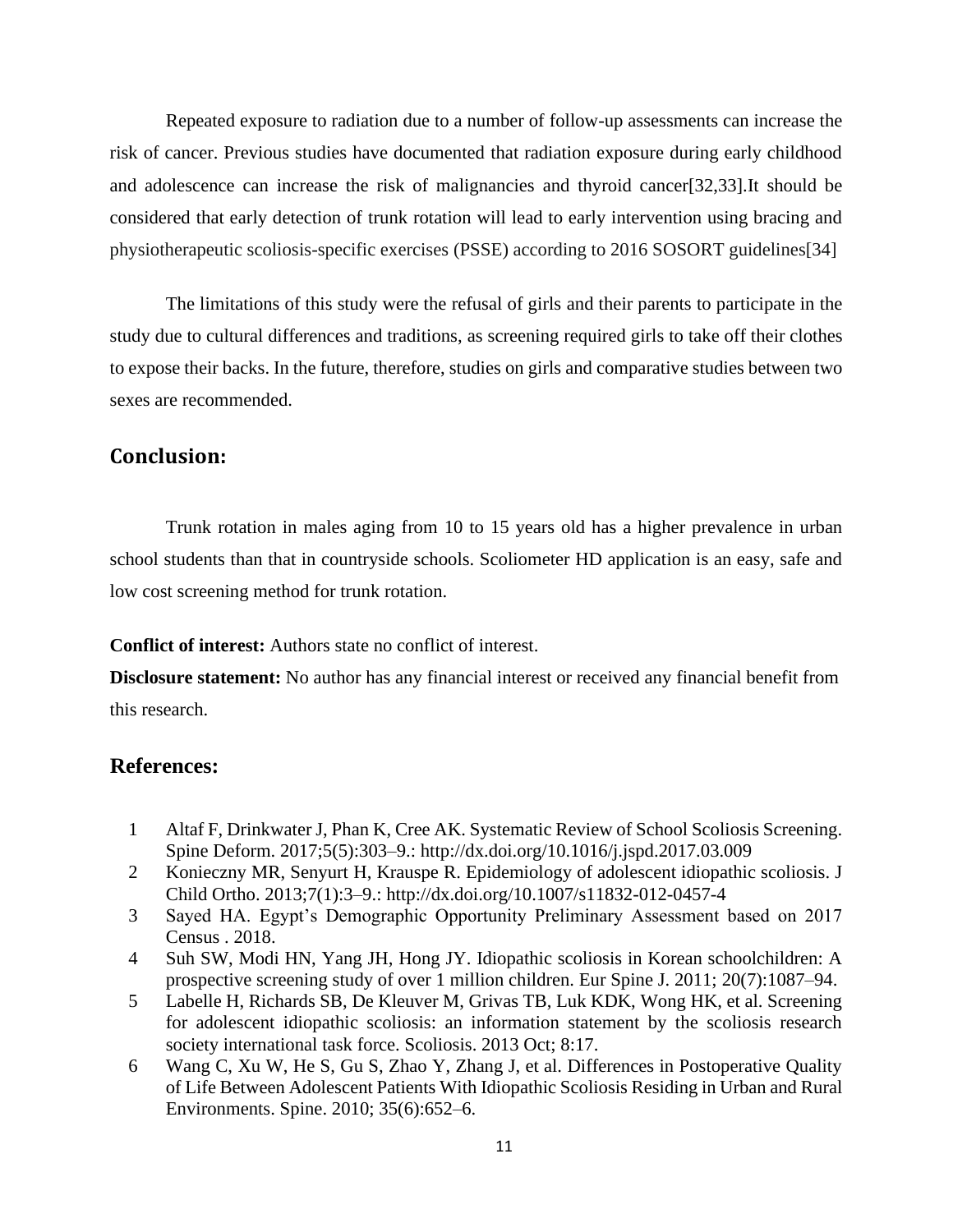- 7 Kreider AR, French B, Aysola J, Saloner B, Noonan KG, Rubin DM. Quality of Health Insurance Coverage and Access to Care for Children in Low-Income Families. JAMA Pediatr. 2016;170(1):43.
- 8 Dunn J, Henrikson NB, Morrison CC, Blasi PR, Nguyen M, Lin JS. Screening for Adolescent Idiopathic Scoliosis. JAMA. 2018; 319(2):173. http://dx.doi.org/10.1001/jama.2017.11669
- 9 Balg F, Juteau M, Theoret C, Svotelis A, Grenier G. Validity and Reliability of the iPhone to Measure Rib Hump in Scoliosis. J Pediatr Orthop. 2014;34(8):774–9. http://dx.doi.org/10.1097/bpo.0000000000000195
- 10 Grivas TB, Wade MH, Negrini S, O'Brien JP, Maruyama T, Hawes MC, et al. SOSORT consensus paper: school screening for scoliosis. Where are we today? Scoliosis. 2007; 2(1). http://dx.doi.org/10.1186/1748-7161-2-17
- 11 Talasila SSA, Gorantla M, Thomas V. A study on screening for scoliosis among school children in the age group of 10-14 using a cost effective and an innovative technique. Int J Community Med Public Heal. 2017; 4(6):2118.
- 12 Penha PJ, Ramos NLJP, de Carvalho BKG, Andrade RM, Schmitt ACB, João SMA. Prevalence of Adolescent Idiopathic Scoliosis in the State of São Paulo, Brazil. Spine. 2018; 43(24):1710–8. http://dx.doi.org/10.1097/brs.0000000000002725
- 13 Hengwei F, Zifang H, Qifei W, Weiqing T, Nali D, Ping Y, et al. Prevalence of Idiopathic Scoliosis in Chinese Schoolchildren. Spine. 2016; 41(3):259–64. http://dx.doi.org/10.1097/brs.0000000000001197
- 14 Assiri A, Mahfouz AA, Awadalla NJ, Abolyazid AY. School Screening for Scoliosis among Male Adolescents in Abha City , Southwestern Saudi Arabia. Int J Med Res Heal Sci. 2019; 8(4):190–5.
- 15 Ciaccia MCC, De Castro JS, Rahal MA, Penatti BS, Selegatto IB, Giampietro JLM, et al. Prevalence of scoliosis in public elementary school students. Rev Paul Pediatr. 2017; 35(2):191–8.
- 16 Ugras AA, Yilmaz M, Sungur İ, Kaya İ, Koyuncu Y, Cetinus ME. Prevalence of scoliosis and cost-effectiveness of screening in schools in Turkey. J Back Musculoskelet Rehabil. 2010; 23(1):45–8. http://dx.doi.org/10.3233/bmr-2010-0247
- 17 Franko OI, Bray C, Newton PO. Validation of a Scoliometer Smartphone App to Assess Scoliosis. 2012; 32(8):72–5.
- 18 Yawn BP, Yawn RA, Hodge D, Kurland M, Shaughnessy WJ, Ilstrup D, et al. A populationbased study of school scoliosis screening. J Am Med Assoc. 1999; 282(15):1427–32.
- 19 Yawn BP, Yawn RA. The Estimated Cost of School Scoliosis Screening. Spine. 2000; 25(18):2387–91. http://dx.doi.org/10.1097/00007632-200009150-00019
- 20 Komang-Agung IS, Dwi-Purnomo SB, Susilowati A. Prevalence Rate of Adolescent Idiopathic Scoliosis: Results of School-based Screening in Surabaya, Indonesia. Malaysian Orthop J. 2017 Nov; 11(3):17–22.
- 21 Ohtsuka Y, Yamagata M, Arai S, Kitahara H, Minami S. School Screening for Scoliosis by the Chiba University Medical School Screening Program. Spine. 1988; 13(11):1251–7. http://dx.doi.org/10.1097/00007632-198811000-00008
- 22 Čanjak R, Jovović V, Stamatović M. Transversal analysis of scoliotic disorders at young adolescents from urban and rural areas. Glas Antropoloskog Drus Srb. 2018; (53):55–60. http://dx.doi.org/10.5937/gads53-17713
- 23 Kamtsiuris P, Atzpodien K, Ellert U, Schlack R, Schlaud M. Prevalence of somatic diseases in German children and adolescents: Results of the German Health Interview and